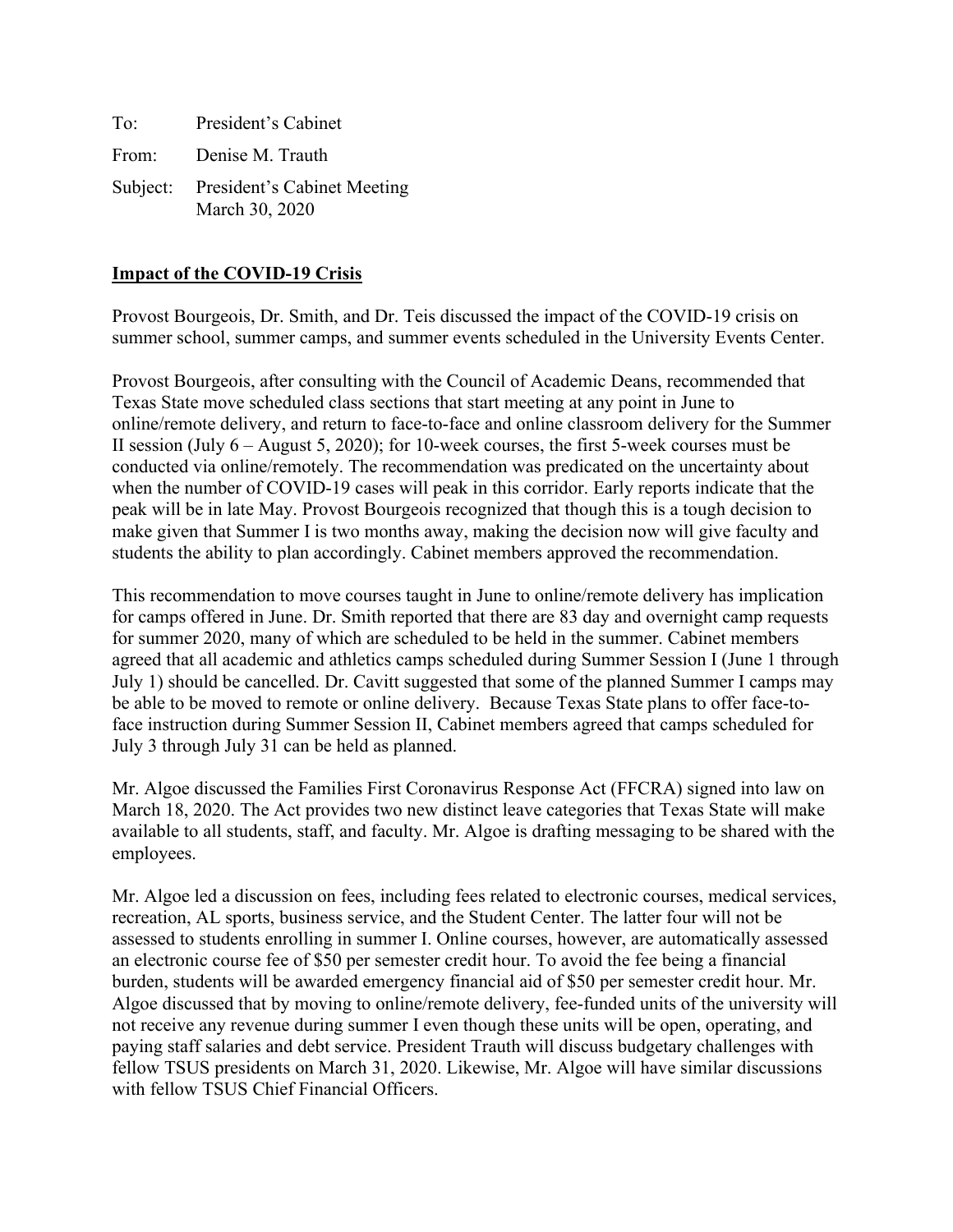Dr. Teis reported that ten high schools have asked to reschedule their commencement ceremonies for June 2020. Cabinet members discussed whether all high school graduations should be canceled or postponed to July or August. President Trauth said that these are uncertain times and the decision cannot be made lightly; public health officials need to be consulted. Dr. Teis will ask his staff to survey other institutions and venues. Dr. Lloyd agreed to seek input from Chief Medical Director Dr. Emilio Carranco.

## **RTA: 3/31/20 Continue discuss the impact on summer school, summer camps, and summer events scheduled in the University Events Center.**

Mr. Algoe discussed locking certain buildings for purposes of safety and security because the student body will not be on either campus for about three months. A handful of buildings will remain open and provide services. Mr. Algoe asked Cabinet members to send him recommendations on which buildings should remain unlocked during normal business hours. Reducing the number of buildings that are opened will not only enhance safety and security, but will allow for focused deeper cleaning in the buildings that are remaining open, with higher areas of traffic.

# **Budget Impact (#769)**

Mr. Algoe continued the discussion on the impact of the COVID-19 crisis on the university budget. Mr. Algoe announced that all new personnel actions, including the posting of new positions and hiring to fill vacancies, will be temporality delayed. Requests for exceptions will require Presidential approval. President Trauth is expecting that the fiscal impact of the COVID-19 crisis may last for several years and that Texas State must brace for a reduction in State support during the next biennium. Texas State needs to approach these challenges prudently and strategically.

Mr. Algoe led a discussion on how Texas State should manage refunds for Housing, Dining, Student Recreation, and Parking Services Fees. Mr. Algoe provided benchmarking data. President Trauth will discuss with TSUS Chancellor McCall.

## **Federal Stimulus Package**

President Trauth discussed the federal stimulus package and how the funds may be used by institutions of higher education. Mr. Algoe will distribute guidelines to President's Cabinet once they are fleshed out.

Mr. Algoe discussed the Family First Coronavirus Relief Act (FFCRA), which creates multiple new types of leave. Mr. Algoe's office is working on FAQs. The SAP time keeping system will need to be reprogrammed, and manually time keeping and payroll processing may be required initially. Cabinet members suggested that Mr. Algoe will schedule a meeting to fully inform executive assistants, who are likely to receive questions in their units and/or who are responsible for time keeping.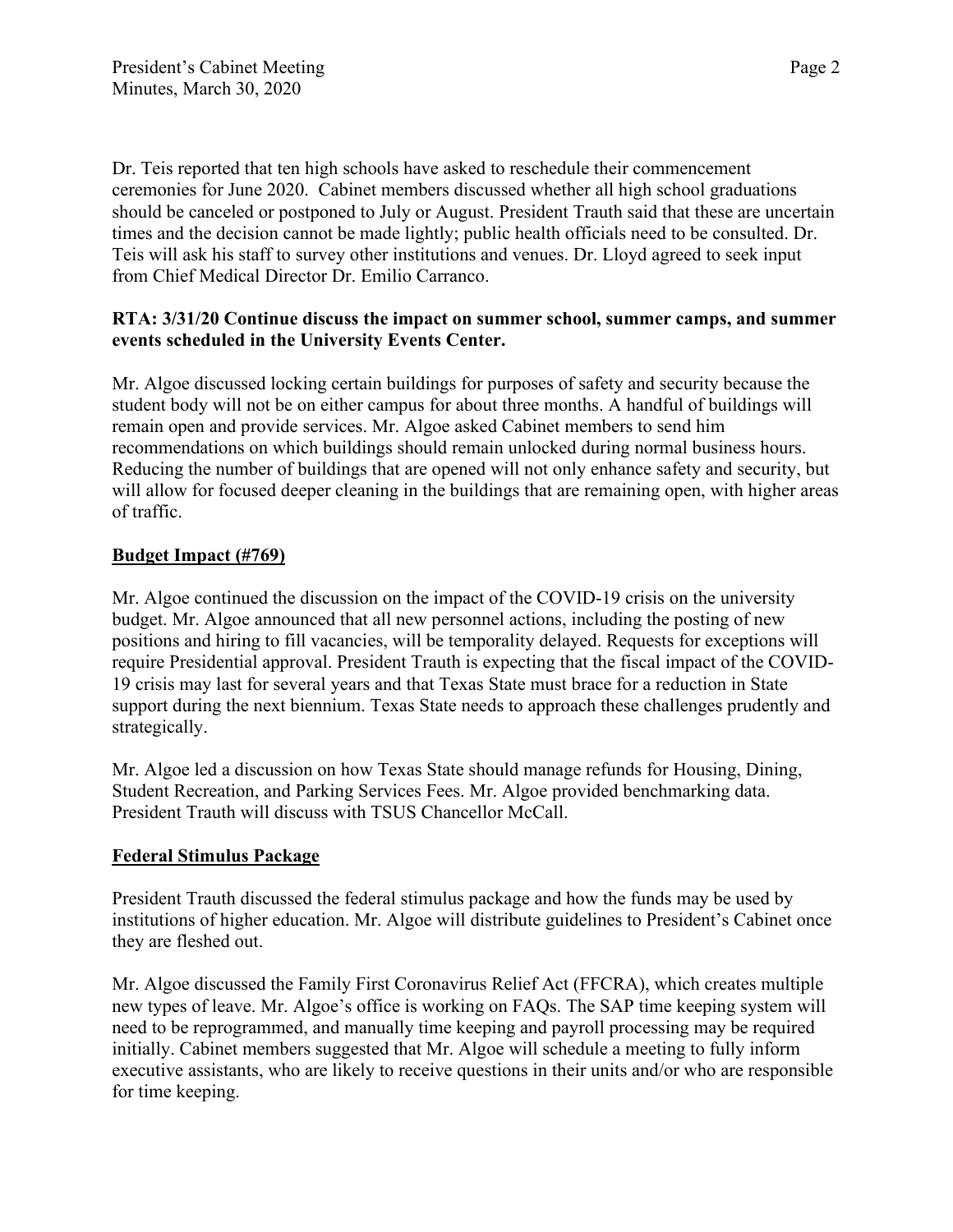### **UPPS 05.02.06, Acquisition of Information Technology Products and Services**

Mr. Algoe and Mr. Pierce discussed the comments and responses received during the university review.

### **RTA 4/20/20 Continue discussion on the comments and responses received during the university review.**

Mr. Pierce raised concerns about the policy review process. In particular, there is no requirement for senior reviewers to explain why they accepted or failed to accept recommended changes. Mr. Pierce provided suggestions to enhancing policy. Cabinet members agreed that the policy review process should be discussed at a future cabinet meeting.

### **Student Retention**

President Trauth discussed short-term retention measures. Cabinet members reported on their division-specific initiatives. Information Technology has made 25 laptops and Wi-Fi hotspots available for check out by students. Advisors, academic coaches, and mentors, and staff in the Testing Center and Career Services are providing services via remote/online delivery. The Office of Student Diversity and Inclusion is contacting all of the student members in the student organizations they serve. Student involvement is involved in a social media campaign. Dr. Smith discussed the need to better coordinate across divisions to ensure that all freshman students are contacted.

Dr. Smith reported that the phased move-out process organized by the Department of Housing and Residential Life is running smoothly and social distancing measures are being followed.

#### **President's Update (#556)**

President Trauth discussed the video that will be released for the first week after the extended spring break. The purpose of this video is to welcome students back during this uncertain time.

President Trauth discussed creating another video and including One Voice sung by VocaLibre President Trauth would like to communicate understanding and encouragement – during the COVID-19 crisis, gathering with family and friends to celebrate religious holidays, including Passover, Easter, and Ramadan, may not be possible; Texas State is always home and fellow Bobcats will always be a family.

#### **Significant Issues (#01)**

Provost Bourgeois, in consultation with the Council on Academic Deans and others, announced that Texas State will make a temporary change to the final grades policy (limited to spring 2020 courses only). This change will provide students with the option to request modification of final course grades to the "EP" (emergency pass) grades. The modification request may only be